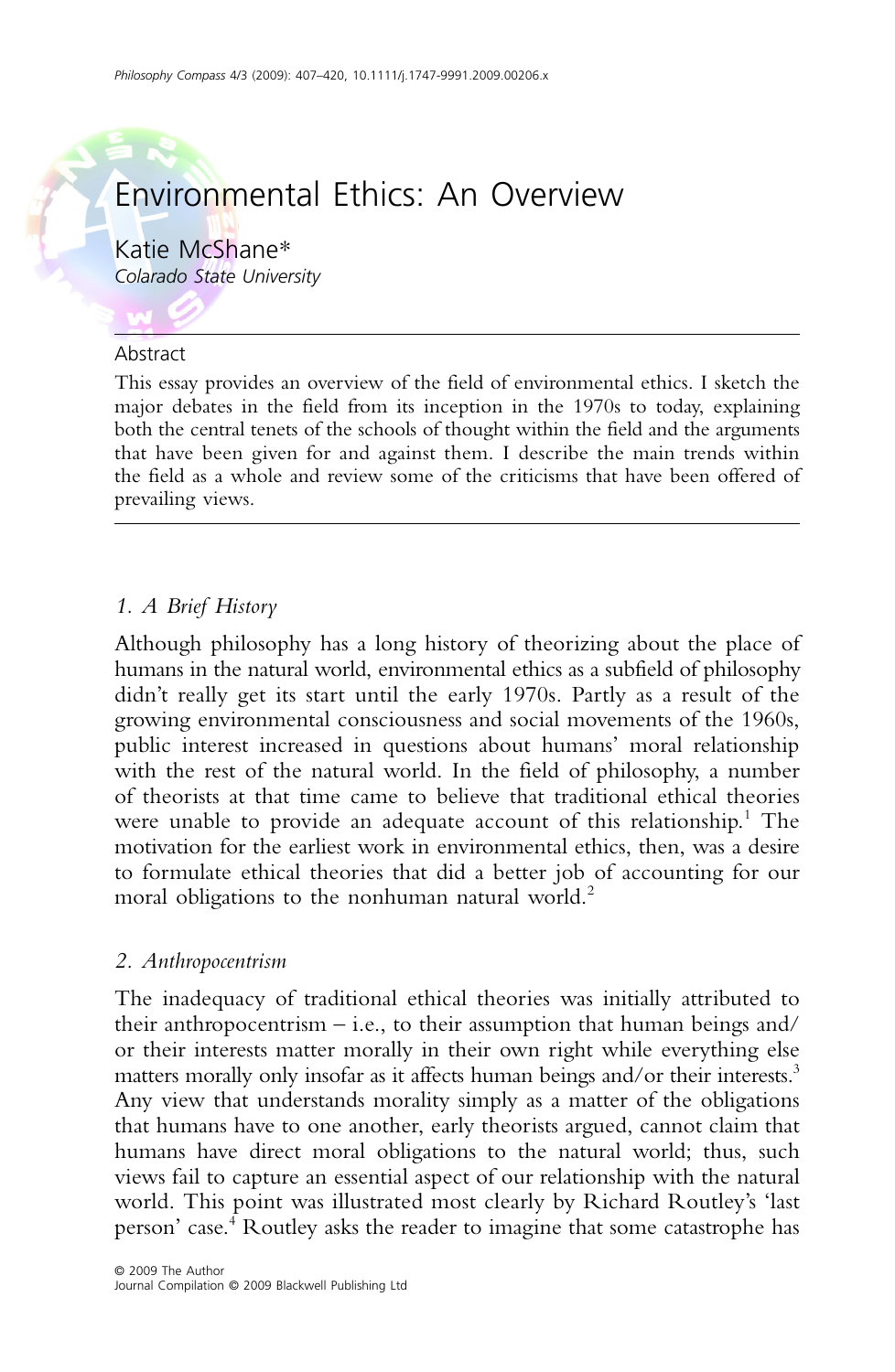killed every other human being on earth such that there is only one person left alive. If this person were dying, and if with his or her last dying breath it would be possible to push a button that would destroy the rest of life on earth (plants, animals, ecosystems, etc.), would there be anything morally wrong about doing so? Routley's worry is that anthropocentric theories cannot explain why it would be morally wrong to push the button under these circumstances. If moral obligations come from the interests of humans, then once humans and their interests cease to exist, so do moral obligations. To put the point another way, if the natural world has value only insofar as it serves human interests, then in a case in which the natural world cannot possibly serve our interests (because we no longer exist), it can have no value, and thus there is nothing wrong with destroying it.<sup>5</sup>

In order to explain what would be wrong with pushing the button in the last person case, early environmental ethicists argued, ethical theories need to claim that the natural world has value that is independent of humans and/or their interests and that our moral obligations regarding the natural world aren't just a matter of what we owe to our fellow humans. Only by meeting these theoretical criteria can we arrive at an ethic (as Tom Regan describes it) '*of* the environment, rather than an ethic *for the use* of the environment' ('Nature and Possibility of an Environmental Ethic' 20).

## *3. Intrinsic Value*

Many early theorists took this to mean that an adequate environmental ethic must ascribe intrinsic value to at least some part of the natural world. Whereas anthropocentrism claimed that human beings/interests have value in their own right and that everything else has value only insofar as it benefits human beings/interests, nonanthropocentric alternatives claimed that the natural world and/or its parts have value in their own right, independently of their effect on human beings/interests. To claim that parts of the natural world have value in their own right just is to claim that they have intrinsic value.<sup>6</sup> Another way of putting this point that was popular in the early environmental ethics literature was to say that anthropocentrism attributes only instrumental value to the nature (i.e., values it only as a means to human ends), whereas nonanthropocentrism attributes intrinsic value to at least some parts of nature (i.e., values them as ends in themselves). These apparent conceptual connections between anthropocentrism and intrinsic value claims led many theorists to agree with J. Baird Callicott that 'how to discover intrinsic value in nature is the defining problem for environmental ethics' ('Intrinsic Value in Nature' paragraph 9).

Writers have since criticized some of the conceptual connections posited by this early work. Many have pointed out that it is possible to reject anthropocentrism without positing the existence of intrinsic value in the natural world. That is to say, one can reject the view that something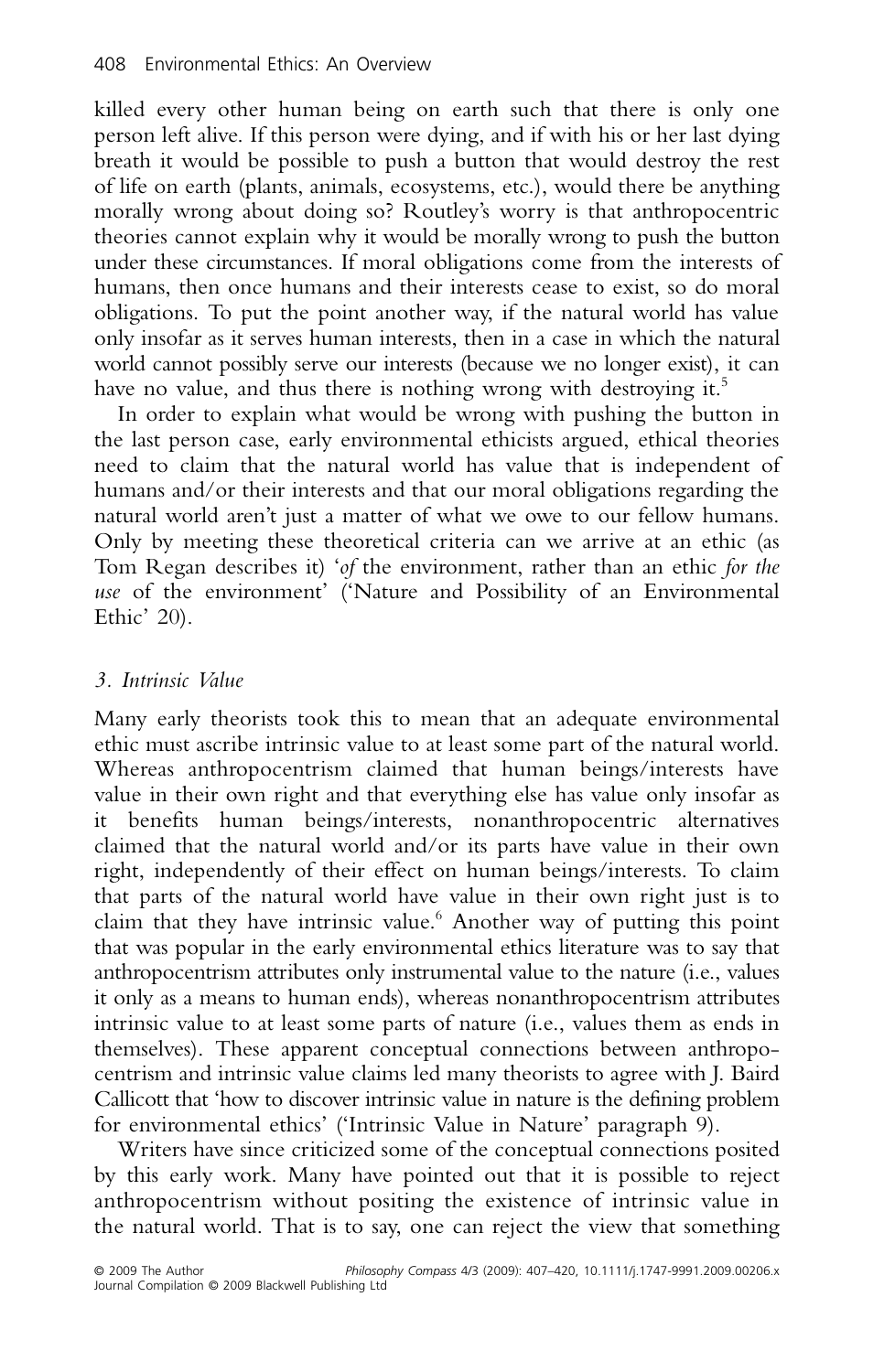has value insofar as it serves human interests, but still think that its value depends on its serving interests of some kind. Thus a view that says that the value of a plant depends on whether it serves the interests of some divine entity, or the interests of the ecosystem, or the interests of all sentient beings, will count as nonanthropocentric but not in virtue of attributing intrinsic value to the plant.7

In addition to this, the attribution of instrumental value does not seem to require the attribution of intrinsic value in the way that early theorists often claimed.<sup>8</sup> The assumption that things can have value as a means to an end (instrumental value) only if there is something that has value as an end in itself (intrinsic value) seems to assume a particular foundationalist theory of justification. That is to say, it assumes that in order for our value claims to be justified there must be at least one thing that has value independently of its relations to other things and that serves as the ultimate justification for all other value claims.<sup>9</sup> However, it is at least conceptually possible for all value to be instrumental – for all values to be defined by their contribution to other values. Rather than leading to an infinite regress, as some theorists have claimed, this might instead be thought to describe an interconnected web of value claims. Following models first described in epistemology, this view of justification is coherentist rather than foundationalist, but it does seem to allow for the justification of instrumental value claims without appeal to intrinsic values.

Critics have also questioned some of the conceptual relationships assumed by early discussions of intrinsic value. First, the opposition of instrumental to intrinsic value is perhaps misleading. Not only might there be other types of nonintrinsic (i.e., extrinsic) value besides instrumental value (i.e., other ways of being valuable in virtue of a relation to some other valuable thing besides being an instrument for achieving the other valuable thing), but the kind of independence from other things that is implied by intrinsic value might well be thought to be metaphysical independence rather than independence in the way that valuers care about the good.10 Thus some theorists reserve the term 'intrinsic value' for the kind of value that things have in virtue of their intrinsic (i.e., nonrelational) properties or for the kind of value that 'inheres in the thing itself'.11 To say that a thing has intrinsic value in one of these latter senses is to make a claim very different from the claim that it has noninstrumental value. Second, many early discussions of intrinsic value assume that to possess intrinsic value is to have moral standing  $-$  i.e., to be the kind of thing the interests of which moral agents ought to consider in their moral deliberations.12 However, whether things with intrinsic value are thereby morally considerable (or vice versa) appears to depend on other features of an ethical theory. If one believes that things without interests can still be bearers of intrinsic value, then not everything that has intrinsic value will have moral standing (since not everything with intrinsic value will be such that we can take its interests into account). Likewise, if one believes that we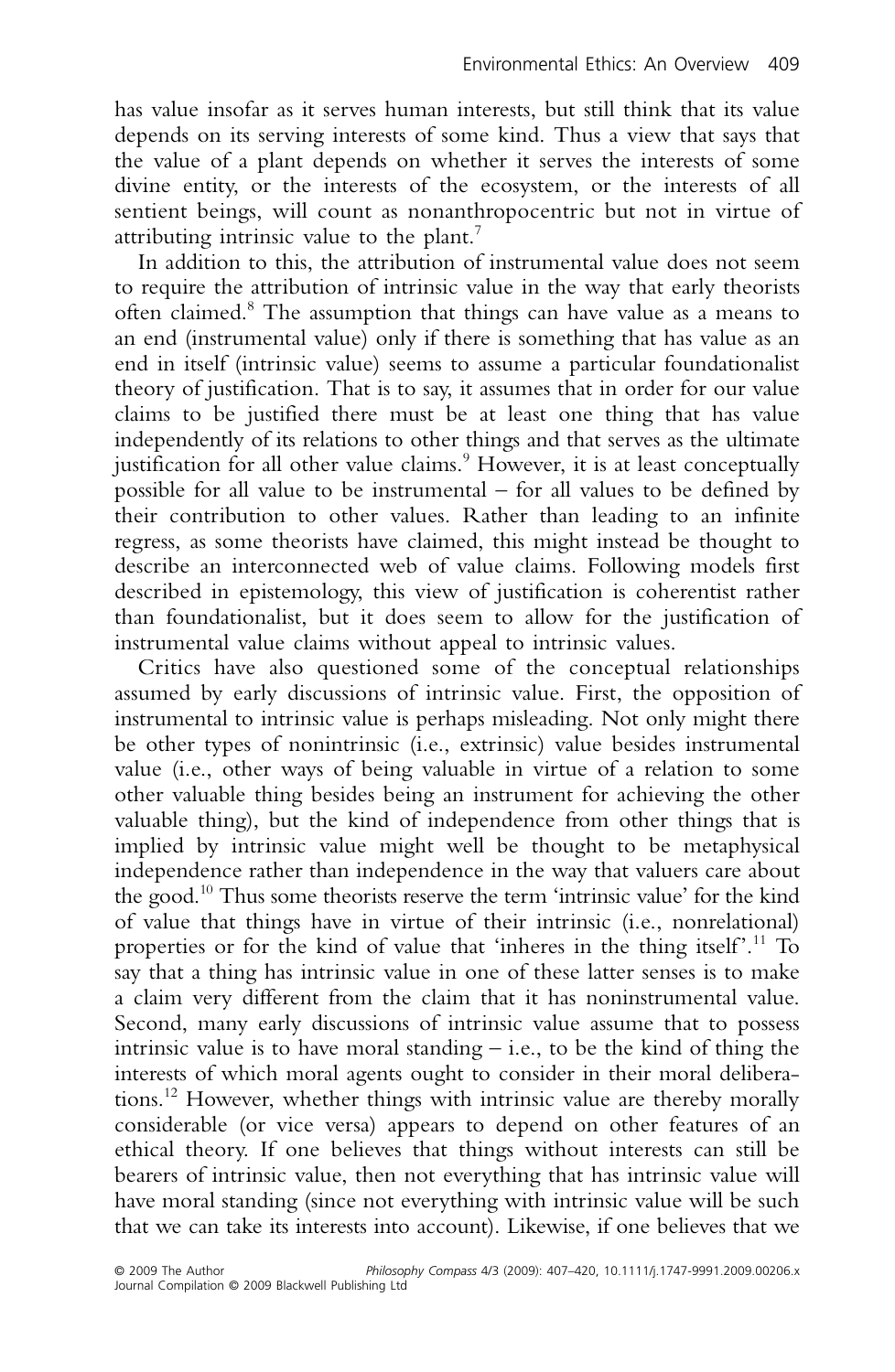might have other reasons for considering a thing's interests in our moral deliberations besides facts about that thing's value, then not everything with moral standing will have intrinsic value. The relationship between moral standing and intrinsic value, then, seems to depend on other features of one's moral theory and doesn't follow simply from the concept of intrinsic value itself.<sup>13</sup>

These later criticisms aside, much of the early work in environmental ethics was aimed at justifying claims about the intrinsic value of the natural world and/or its parts. In order to justify the claim that parts of the natural world have value independently of humans and/or their interests, many theorists felt the need to say something about what value is and in what sense it could exist in the world independently of human valuers. The ethical theories of J. Baird Callicott and Holmes Rolston, III are examples of this kind of project. Callicott proposed a version of projectivism, the view that values are projections of our subjective states (e.g., sentiments) onto the world. According to this view, things can only have value as a result of being valued by valuers, but this does not mean that the natural world cannot have intrinsic value. A thing has intrinsic value, on Callicott's account, insofar as it is valued intrinsically. If we value the natural world not as a means to our ends but as an end in itself, Callicott argues, then the natural world possesses intrinsic value.<sup>14</sup>

Holmes Rolston, III criticizes Callicott's account of value, claiming that because Callicott still deems humans to be necessary for the possession of value by anything, his view is unacceptably human-centered.<sup>15</sup> Rolston proposes instead a theory that extends the traditional understanding of what kind of activity constitutes 'valuing' so that included within it is the striving of any organism to achieve its biologically-given goals. Stretching the concept of 'valuing' so that it now covers all goal-directed behavior of living things enlarges the class of valuers to include all organisms. On this view, the existence of value in the world still requires the existence of valuers, since, Rolston claims, valuing confers value on both the valuer and the object of valuation. However, since any kind of organism can count as a valuer, the account does not tie the existence of value to the existence of human beings in particular.<sup>16</sup>

Both Callicott's and Rolston's accounts of value have been criticized on metaethical and normative grounds. Metaethically, Callicott's theory seems to inherit all of the standard problems of projectivism, as well as those of subjectivist theories generally, while Rolston's theory seems to inherit all of the standard problems of a simple, reductive naturalism.<sup>17</sup> Normatively, both theories seem to make it impossible for the valuings of valuers to be mistaken – both appear to claim that to be valuable is to be the object of actual valuings. Later theorists have attempted to address these concerns, and analyses of the nature and bearers of value within environmental ethics have increasingly incorporated theoretical innovations developed within mainstream metaethics and normative ethics.<sup>18</sup>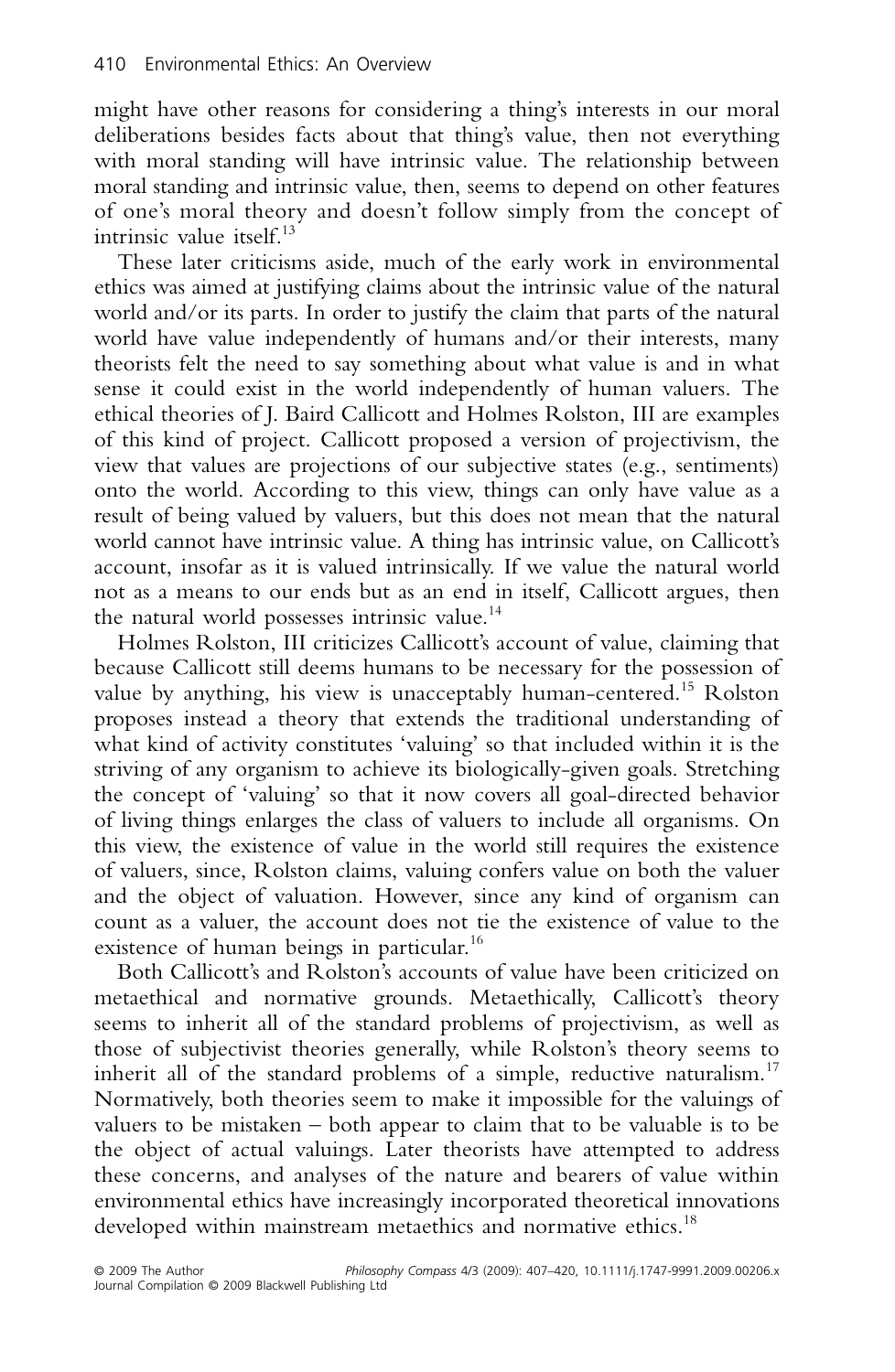#### *4. Holism and Individualism*

One issue that arose in early debates about the value of the natural world was the question of what kinds of entities are morally significant in their own right. Some theorists argued that individual persons, animals, plants, etc. are valuable in their own right, while the value of the larger wholes that these individuals comprise – species, ecosystems, the biosphere, etc.  $-$  is merely derivative of the value of the individual constituents.<sup>19</sup> This view came to be called individualism; theories generally considered to be forms of individualism are biocentrism (the view that each living thing matters morally in its own right) and animal rights (the view that some or all animals have moral rights). Others argued that we should consider wholes to be the primary bearers of value and the value of individuals to depend on the contribution that those individuals make to the good of the wholes.<sup>20</sup> This view came to be called holism; the most common type of holism in environmental ethics is ecocentrism (the view that ecosystems matter in their own right, and individuals have value in virtue of the contribution they make to ecosystemic functioning).

Proponents of holism argue that it, unlike individualism, is able to attribute greater or lesser value to individuals depending on their contribution to ecosystemic processes. Individualist theories, they argue, must attribute value to all living things equally, with the result that common animals such as sheep or pigs have as much value as members of rare or endangered species, that domesticated animals have as much value as wild animals, that members of destructive invasive species have as much value as the members of the native species that they threaten, and so on. Holists argue that egalitarianism about the value of individual organisms is ecologically wrong-headed; some individuals simply have more ecological value than others, and an adequate environmental ethic needs to take account of this difference.<sup>21</sup>

Proponents of individualism, however, charge that holists unjustifiably disregard the worth of individuals by considering their worth to be derivative of their ecological contributions. Some individualists have labeled holists 'eco-fascists', a way of emphasizing their worries about views that consider individuals to have value only insofar as they contribute to the greater good of the communities to which they belong.<sup>22</sup> Other individualists argue that wholes such as ecosystems and species do not have a good of their own, and thus that their value must be derivative of the value of individual organisms, which do have a good of their own.<sup>23</sup>

This debate between individualists and holists is partly responsible for tensions among proponents of animal rights and proponents of holistic approaches within environmental ethics.<sup>24</sup> Over the years, the differences between these approaches eventually became so great that some theorists began to consider animal rights a distinct field from environmental ethics and commitment to holism to be a defining feature of environmental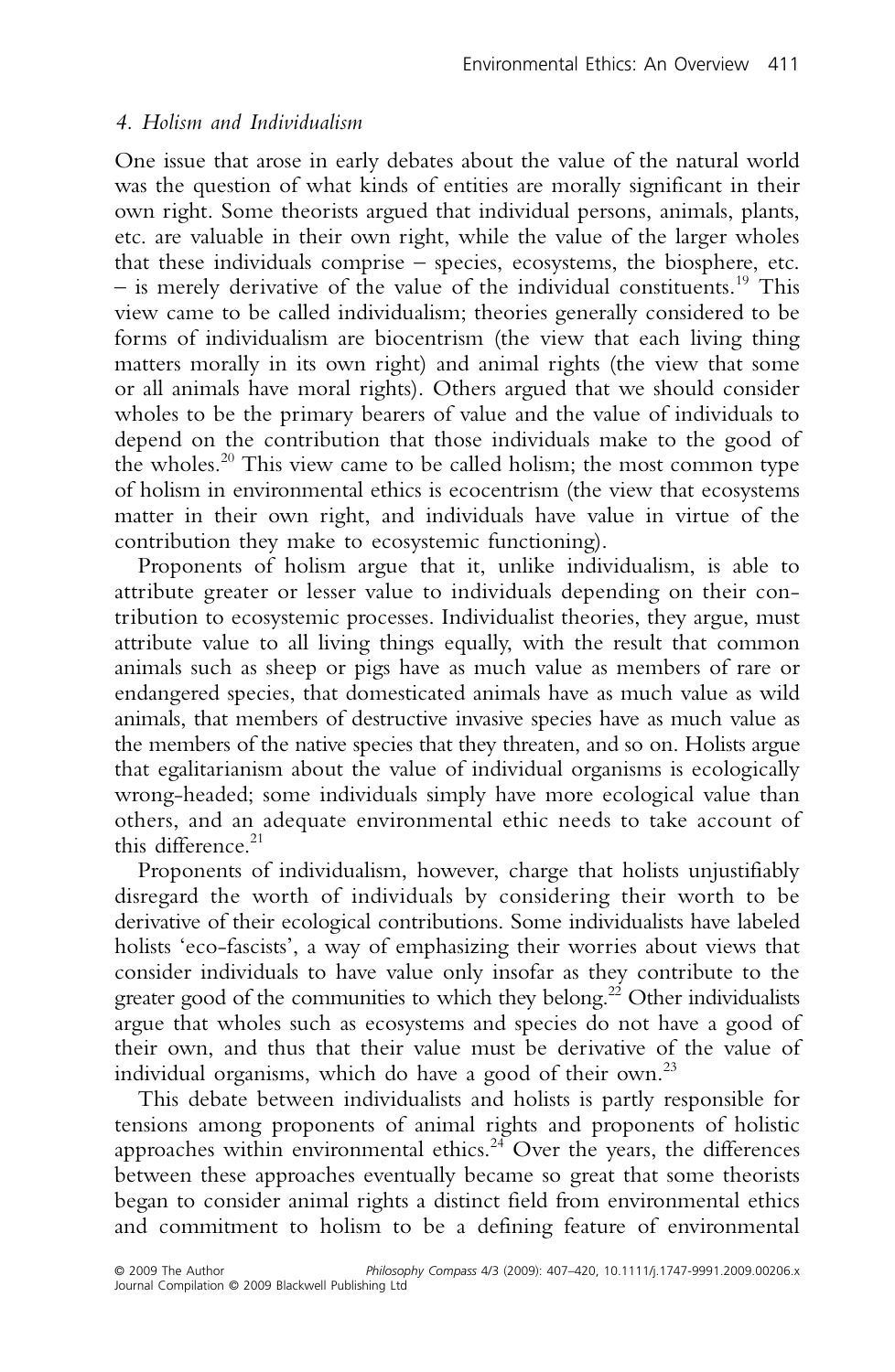ethics.25 As criticisms of holism became more common, however, the assumption that environmental ethics must involve an allegiance to holism faced increasing skepticism. Today, both holist and individualist approaches are well-accepted within environmental ethics and while some tensions still remain, the rift between animal rights and the rest of environmental ethics is beginning to diminish.

# *5. Criticisms of the Dominant Trends within Environmental Ethics*

While the search for nonanthropocentric ethical theories dominated the early years of environmental ethics, by the early 1990s some theorists began to express misgivings about the centrality of this project to the field as a whole. One set of critiques came from a group of philosophers who took issue with the field's focus on abstract questions about value rather than on environmental policy problems. Calling themselves 'environmental pragmatists' (in reference to their philosophical affinities with American pragmatism), they argued for a reorientation of environmental ethics away from 'the intramural debates of environmental philosophers' and toward philosophical pursuits more likely to have a practical impact on environmental policy (Light and Katz 1).

While many environmental ethicists agreed that the field should aspire to greater relevance in policy-making, opinions differed about which changes in philosophical approach would accomplish this. Some philosophers argued that the problem with older theories in environmental ethics was their commitment to a kind of moral monism (roughly, the view that all moral justification must appeal to a unified theory of what makes things good, bad, right, or wrong). These theorists argued instead for the adoption of moral pluralism (roughly, the denial of moral monism). $^{26}$ Rather than argue over what the correct ethical theory is, as a commitment to moral monism might be thought to require, proponents suggested that adopting pluralism would allow us to utilize the resources of a number of different ethical approaches according to their usefulness for solving different kinds of problems. But even among proponents of moral pluralism, what kind of pluralism environmental ethics should aspire to was a matter of some controversy. Candidates include value pluralism, the view that there are different kinds of value not just different amounts of value, practical pluralism, the view that we can have different correct ethical norms that give us recommendations for action, $^{27}$  principle pluralism, the view that a number of mutually inconsistent ethical principles can all be accepted as correct,<sup>28</sup> and theoretical pluralism, the view that a number of mutually inconsistent ethical theories can all be accepted as correct.<sup>29</sup> As might be expected, the more minimal forms of pluralism (value pluralism and practical pluralism) have been more widely accepted than the more robust forms (principle pluralism and theoretical pluralism) have been.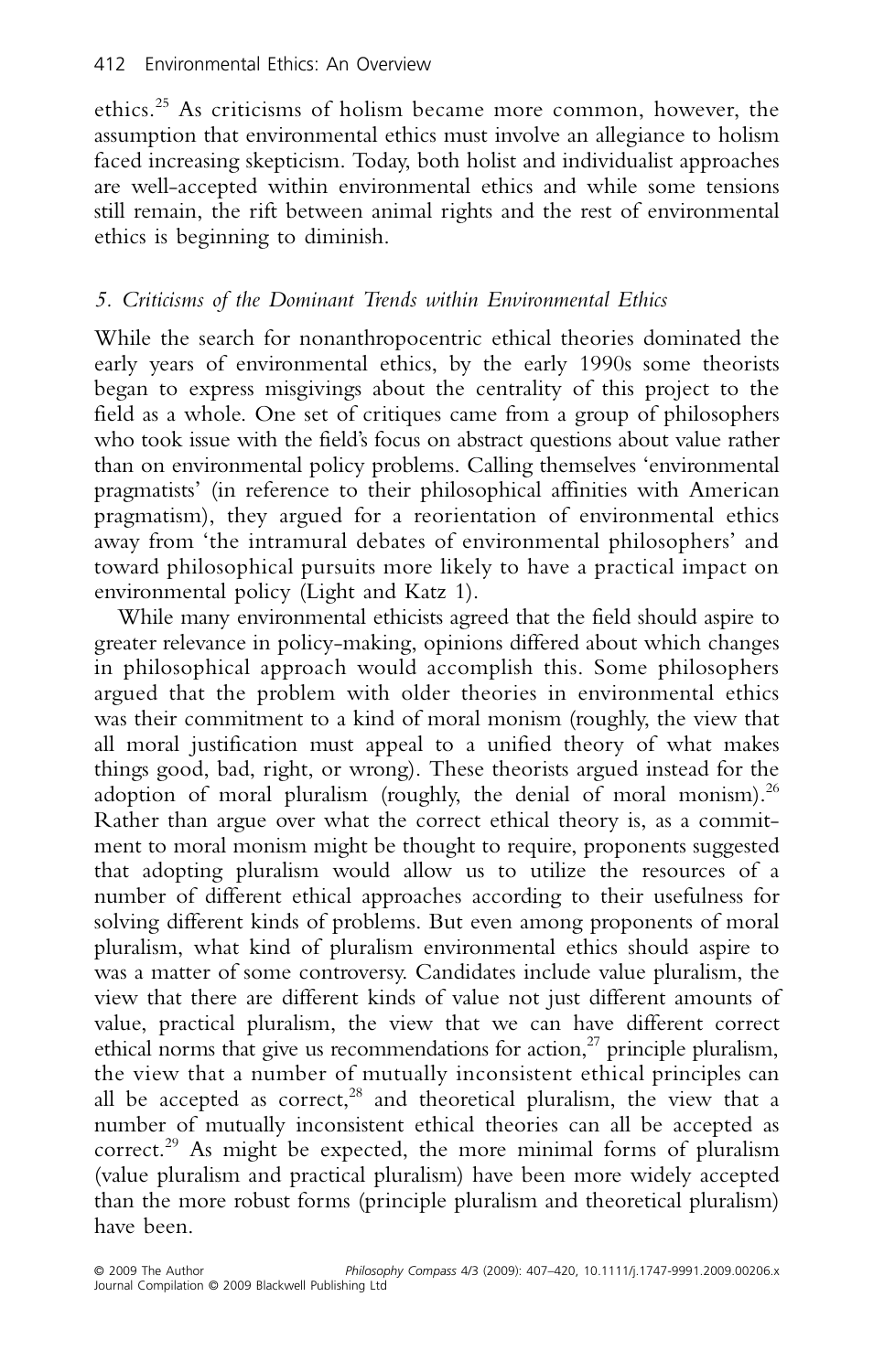Some philosophers, perhaps Bryan Norton most prominently, argued that pragmatism also suggests that environmental ethicists should accept anthropocentrism and give up the search for nonanthropocentric theories of value. As Norton points out, many policy-makers as well as the social scientists whose views affect environmental policy (e.g., economists) assume the truth of anthropocentrism. In order to have more productive interactions with those who formulate environmental policy, Norton argues, environmental ethics should accept anthropocentrism and seek out anthropocentric justifications for environmental preservation.<sup>30</sup>

Norton argues for a version of anthorpocentrism that he calls 'weak anthropocentrism' (later termed 'broad anthropocentrism'), a theory according to which

all value countenanced by [the theory] is explained by reference to satisfaction of some felt preference of a human individual or by reference to its bearing upon the ideals which exist as elements in a world view essential to determinations of considered preferences. ( 'Environmental Ethics and Weak Anthropocentrism'  $134$ <sup>31</sup>

He also argues for what he calls 'the convergence hypothesis', which is the view that anthropocentrism and nonanthropocentrism will recommend the same environmental policies.<sup>32</sup> If Norton is right, then anthropocentric theories might be able to do just as good a job of supporting a robust environmental ethic as nonanthropocentric theories.

Finally, many environmental ethicists, including those not identified with environmental pragmatism, have argued that the focus on a search for nonanthropocentric theories of value has led environmental ethicists to ignore the importance of justice claims among humans for the purposes of environmental policy. First, many philosophers have pointed out that the question of what obligations, if any, we have to future generations of people is of tremendous importance to decisions about how to allocate natural resources, how (and whether) to control pollution, etc. Discussions of obligations to future generations first arose in environmental ethics in relation to debates in the 1970s and 1980s about the use of nuclear energy.<sup>33</sup> Since nuclear energy produces radioactive waste that remains dangerous for millions of years, some environmental ethicists argued that nuclear energy involves a kind of intergenerational injustice: imposing costs on future generations for the sake of benefits to current people. Making this argument, however, requires explaining how future people, who do not exist and might never come into existence depending on our actions, can nonetheless have interests that generate obligations for those of us currently alive.<sup>34</sup>

The question about justice toward future generations is one way we might think that the issue of what kind of treatment people owe to one another is relevant to environmental policy, but there are others as well. Beginning in the 1980s, activists within the fledgling Environmental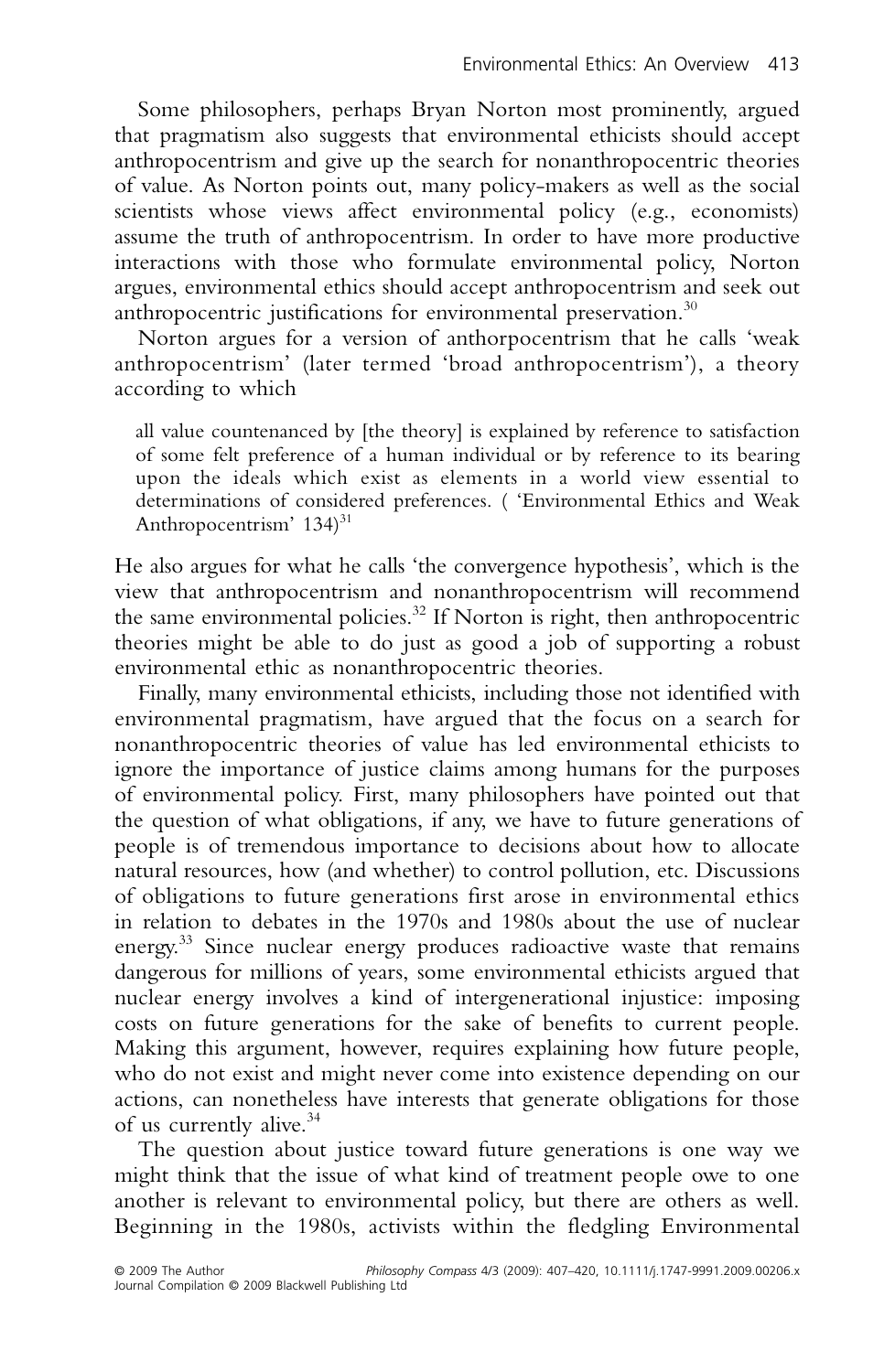Justice Movement argued that environmental ethics had wrongly ignored questions about the fair distribution of environmental benefits and burdens. Both nationally and internationally, they pointed to cases where environmental goods were distributed in such a way that wealthy and otherwise privileged people enjoyed the benefits of these environmental goods but poor or otherwise disadvantaged people bore their burdens.<sup>35</sup> A properly constituted environmental ethic, they argued, should care at least as much about the just distribution of environmental goods among people as it does about the question of whether bacteria have interests.

Finally, there are two schools of thought within environmental philosophy that have existed alongside the dominant discussions almost since the field's inception. Some of their central claims have been incorporated into mainstream discussions over the years; others have not. The first school of thought is called deep ecology and was founded by the Norwegian philosopher Arne Naess.<sup>36</sup> Naess proposed that an adequate response to environmental problems required a shift not only in our ethical claims, but also in our metaphysical and epistemological assumptions about the world. Ethically, he advocated 'biospherical egalitarianism', the view that all living things have an equal right to flourish (95–6). Living up to this principle, Naess argued, requires humans to radically rethink our modes of life, including our economic activity, our political institutions, and our acceptance of human population growth. Metaphysically, Naess argued for a revised understanding of the self, in which the self is seen as relational rather than discrete and bounded, and in which it is seen as including aspects of the natural world rather than distinct from the natural world. With this extended conception of the self in place, environmental ethics is then seen as a project of self-realization. Not all deep ecologists accept Naess's metaphysical claims, but the movement generally supports the changes in human behavior and institutions that Naess described.

The second school of thought that has had a profound impact on environmental ethics is ecofeminism.<sup>37</sup> Ecofeminist analyses often begin by pointing out the parallels between systems of domination that affect women and those that affect nature. Both women and the natural world have been portrayed as passive, irrational, and in need of control by civilizing forces, and these understandings have helped to justify their subordination. Ecofeminists argue that in many cases, it is the very same systems that oppress both women and the natural world: cultural assumptions privilege certain modes of interaction over others (for example, rational over nonrational modes of engagement), ethical systems take seriously certain forms of justification and not others (for example, appeals to abstract conceptions of beings and their rights rather than to the concrete and emotionally complex relationships in which situated beings find themselves), and human cultural self-understandings consider some activities to be crowning cultural achievements (agriculture, industrialization) and others (gathering food, raising children) to be just ordinary background activity.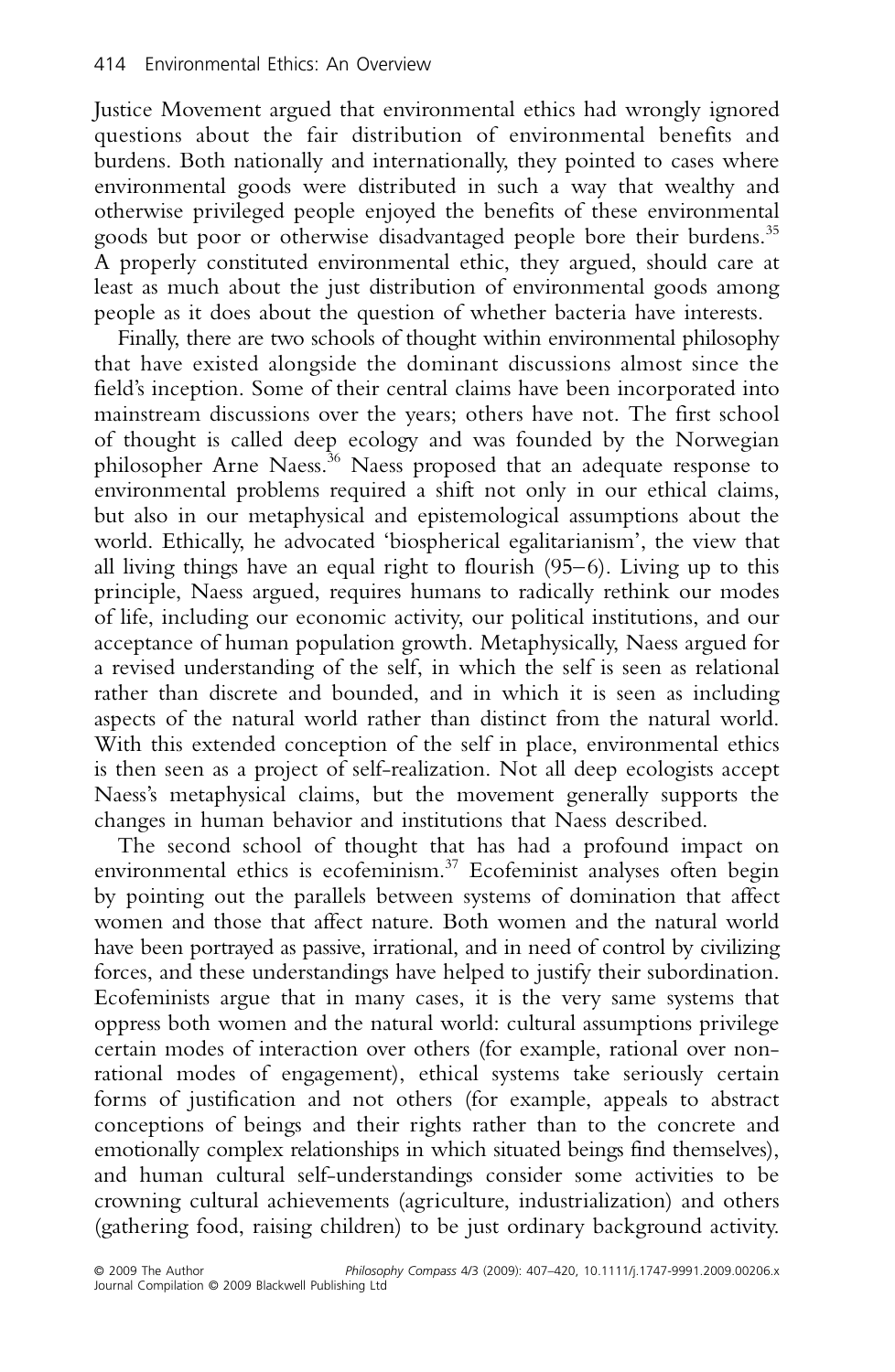In each case, ecofeminists argue, it is no coincidence that the privileged dispositions or activities are typically associated with men, and the others are typically associated with women and the natural world. If it is the same logic of domination that serves to justify both the oppression of women and the exploitation of the natural world, ecofeminists argue, then any adequate environmental ethic will have to address these root causes, which must involve challenging the ideology that serves to justify these forms of oppression.

One set of questions raised by both deep ecology and ecofeminism that has had a significant impact on environmental ethics, particularly in the 1990s, concerns the way we understand the distinction between the self and the natural environment. Both deep ecologists and ecofeminists criticize what they take to be common assumptions (at least within Western cultures) about the distinction between what is natural and what is artificial or cultural. Because many environmental ethicists think that things that are natural have a kind of value that is lacking in things that are not natural (claiming, for example, that we should care more about preserving wild species than domesticated species, and that wilderness has a kind of value that managed areas do not have), many important value claims depend on the distinction between the natural and the nonnatural.

Within environmental ethics, discussions of what constitutes 'naturalness' were often carried out in the context of claims about social constructivism. In an era where claims about the social construction of racial and gender categories were common, environmental ethicists argued over whether the categories of 'natural' and 'artificial'/'cultural' were social constructions as well.<sup>38</sup> Proponents argued that our views about what counts as 'natural' and why natural things are good are highly culturally specific. They point to the changes in our understandings of concepts like 'wilderness' as cultural values have changed.<sup>39</sup> Opponents argued that it is hubris for humans to think that our own cultural understandings determine what the natural world is and how it operates; we needn't think that the natural world only exists through our own interpretations.<sup>40</sup> The results of these debates weren't especially conclusive – most theorists appeared to agree that while our cultural values and assumptions affect how we characterize the natural world, including how we understand where its boundaries lie, it remains true that at least some things that we take to fall within this category (animals, plants, ecosystems, etc.) are what they are and do what they do independently of our cultural understandings of them.

# *6. Some Recent Trends in Environmental Ethics*

Recent work in environmental ethics seems to have shared the goal of finding ways to talk about the moral importance of the natural environment that do not appeal to controversial claims about the metaphysics of value. One school of thought that has developed recently is environmental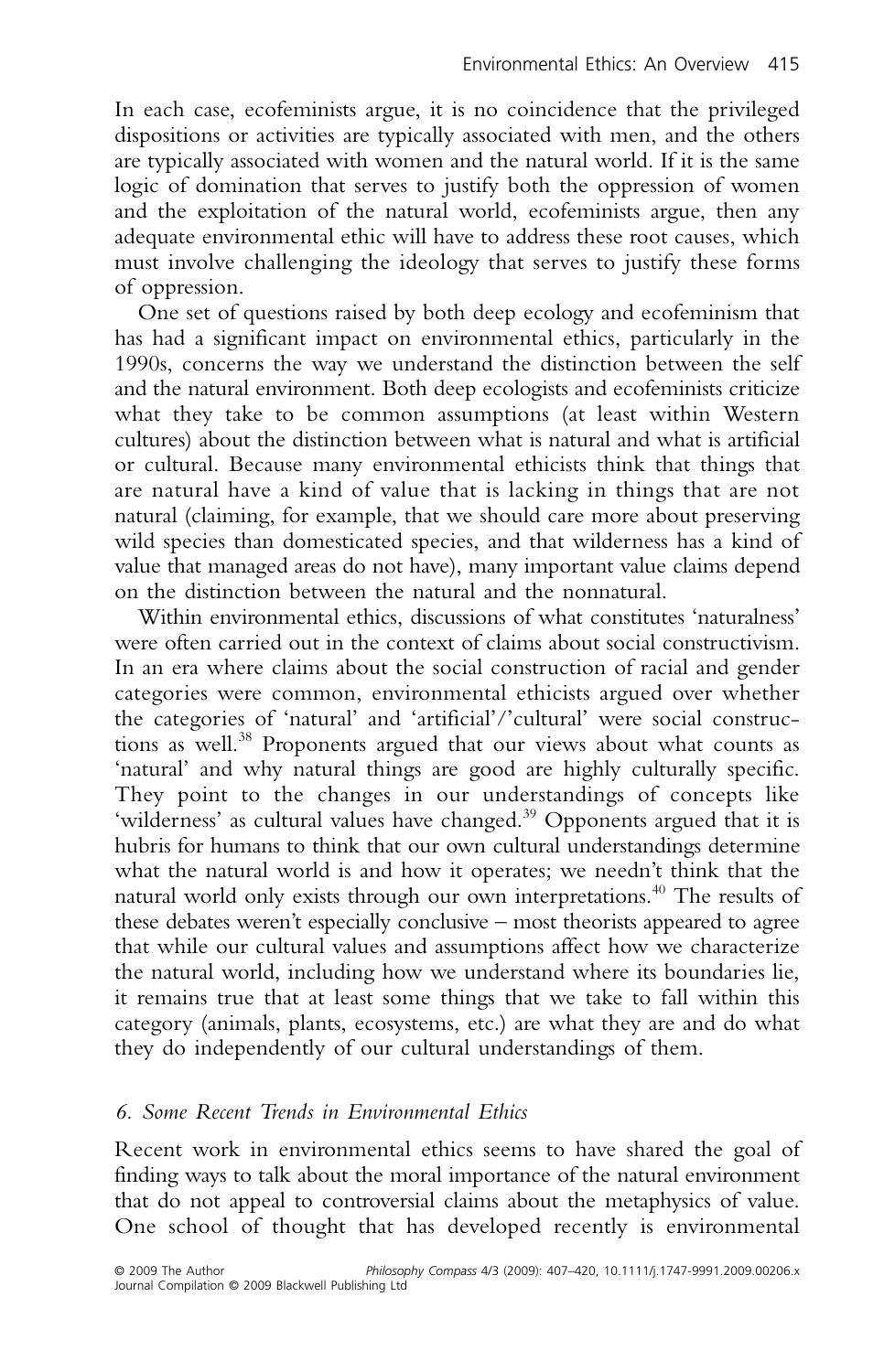virtue ethics. Following the resurgence of virtue ethics within mainstream ethical theory in the late 1980s and 1990s, some environmental ethicists looked to virtue ethical approaches for a more straightforward explanation of what is wrong with environmental destruction and what is good about environmental preservation.<sup>41</sup> Although this project is still in its early stages, its proponents hope that virtue ethics will be able to show why people ought to act in a way that is environmentally responsible by pointing out the virtues manifested in environmental protection.<sup>42</sup>

Another recent trend in environmental ethics is the embrace of value pluralism and the attempt to incorporate insights about value from theorists outside of ethics into ethicists' understanding of the value of the environment.<sup>43</sup> In this regard, environmental ethicists have taken a particular interest in discussions of value within economics, especially from the new subfields of environmental economics and ecological economics, and aesthetics, especially from the new subfield of environmental aesthetics. Within economics, theorists have been revisiting the standard assumptions of classical welfare economics and trying to describe different types of economic value (such as 'existence value') that might be able to adequately express the claims about the value of the natural world made by environmental ethicists.44 Within aesthetics, discussions of the aesthetic value of the natural world have led theorists to ask what differences there are (or should be) between the aesthetic evaluation of art and the aesthetic evaluation of the natural world.45 Allen Carlson has claimed, for example, that it is inappropriate to value a natural landscape merely in virtue of its formal properties. While the landscape of large-scale agricultural operation might have a kind of minimalist formal beauty, Carlson argues, our moral assessment of the ecological problems brought about by this kind of agriculture should affect our aesthetic assessment.<sup>46</sup> Analyses such as these have led many theorists to raise questions about how we should understand the relationship between aesthetic value and moral value. While these discussions about the nature of value are still in their early stages, if successful, they might offer a more sophisticated understanding of both the value of the natural world and the appropriate human responses that follow from that value.

# *Acknowledgements*

Thanks to Phil Cafaro and an anonymous reviewer for comments on an earlier draft of this paper, and to Jeff Kasser and Eli Weber for helpful discussions of some of the ideas presented here.

# *Short Biography*

Katie McShane's research interests lie at the intersection of ethical theory, particularly the theory of value, and environmental ethics. Her work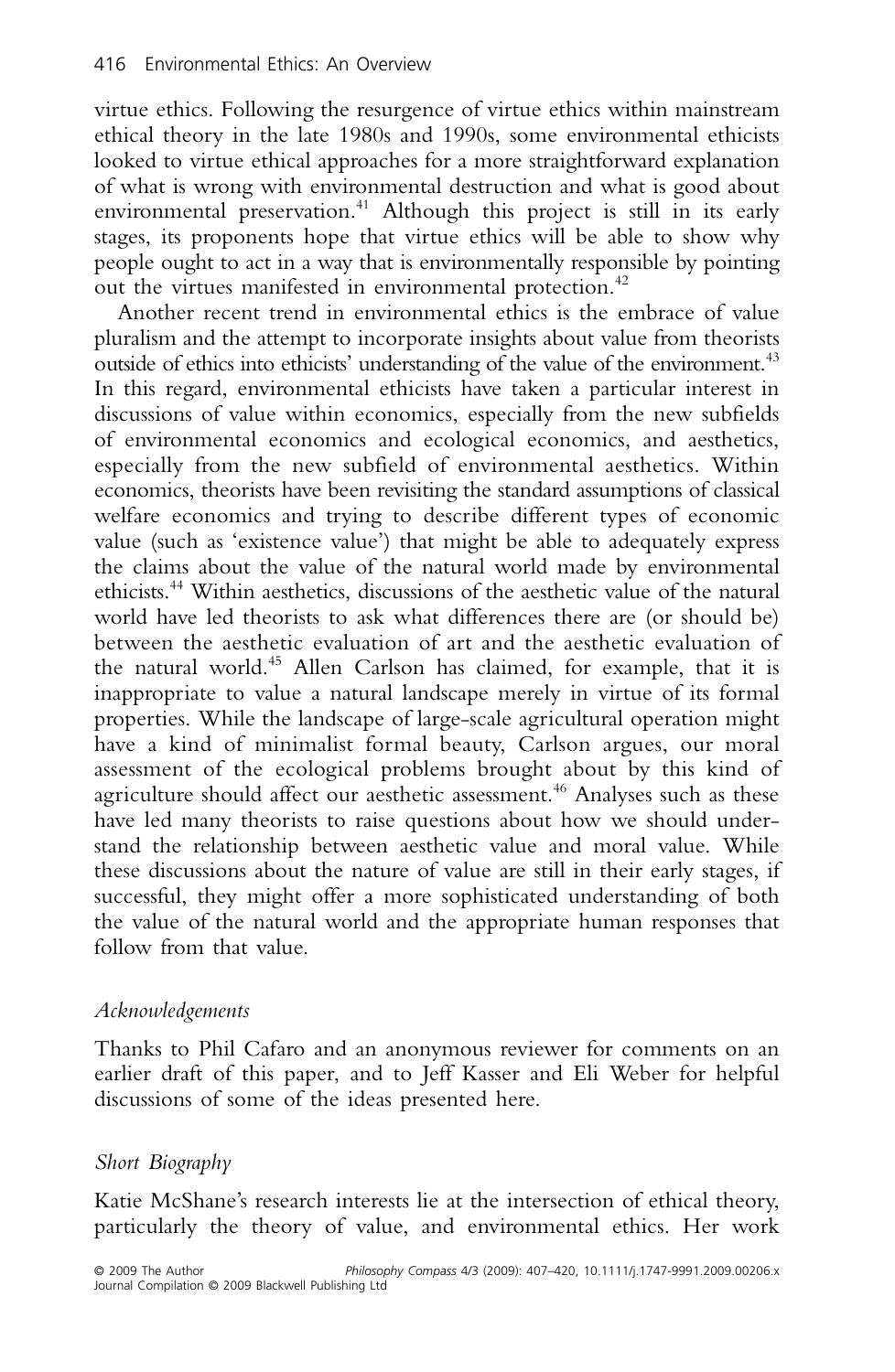explores the moral significance of the emotional attitudes that we take toward the natural world. She has published papers in journals such as *Environmental Ethics*, *Environmental Values*, and *Ethics, Place and Environment*. She also contributed a chapter to *Nature, Value, Duty: Life on Earth with Holmes Rolston, III*. Her current research analyzes the assumptions about value that might present in various valuing attitudes (in particular, awe and respect) that environmentalists often urge people to take toward the natural world. McShane is an Assistant Professor at Colorado State University. Prior to this, she was an Assistant Professor at North Carolina State University and a Visiting Scholar at Harvard University's Center for Ethics and the Professions. She holds a B.A. from Northwestern University and a Ph.D. from the University of Michigan, Ann Arbor.

*Notes*

\* Correspondence address: Colarado State University, 241 Eddy Hall, Fort Collins, CO 80523- 1781, United States. Email: katie.mcshane@colostate.edu.

<sup>1</sup> See, e.g., Routley; Rolston, 'Is There an Ecological Ethic?'; Regan, 'Nature and Possibility of an Environmental Ethic'; Callicott, 'Non-Anthropocentric Value Theory and Environmental Ethics'; Goodpaster.

 $2^{2}$  For the sake of brevity, I will hereafter use the term 'natural world' to refer to the nonhuman natural world.

<sup>3</sup> An early exception to this widespread criticism of anthropocentrism is Norton, 'Environmental Ethics and Weak Anthropocentrism'. The criticism of traditional ethical theories as anthropocentric, though frequently made in the early environmental ethics literature, doesn't apply equally well to all traditional theories. Hedonistic utilitarianism, for example, doesn't seem to be anthropocentric in the way described above. See Singer for a discussion of Bentham's utilitarianism in this regard. The above criticism is probably best thought of as applying to the versions of these traditional views that were most popular during the era when the criticisms were first raised.

4 Richard Routley has also published under the name Richard Sylvan.

5 See Routley 207–8.

6 Some authors use the term 'inherent value', 'inherent worth', or 'intrinsic worth' to refer to what I am calling here 'intrinsic value'.

7 See O'Neill, 'Varieties of Intrinsic Value'.

<sup>8</sup> See, e.g., Routley and Routley, 'Against the Inevitability of Human Chauvinism'.

9 This idea goes back to Aristotle's Highest Good argument; see Beardsley for an early criticism of this line of reasoning.

<sup>10</sup> For a discussion of this point, see Korsgaard and Green.

<sup>11</sup> See, for example, Callicott, 'Intrinsic Value in Nature'; Rolston, *Environmental Ethics*.

<sup>12</sup> See, for example, Regan, 'Nature and Possibility of an Environmental Ethic'; Routley and Routley, 'Against the Inevitability of Human Chauvinism'.

<sup>13</sup> For analyses of the different meanings attributed to the term 'intrinsic value' in the environmental ethics literature, see O'Neill, 'Varieties of Intrinsic Value'; McShane 46–9; Jamieson, *Ethics and the Environment* 68–75.

<sup>14</sup> Callicott explains, 'I concede that, from the point of view of Scientific Naturalism, the source of all value is human consciousness . . . In other words, something may be valuable only because someone values it, but it may also be valued for itself' ('On the Intrinsic Value of Nonhuman Species' 142–3). See also Callicott, 'Non-Anthropocentric Value Theory and Environmental Ethics'. Callicott later modified his views about intrinsic value to accommodate postmodernism. His later views can be found in Callicott, 'Intrinsic Value, Quantum Theory, and Environmental Ethics'; 'Intrinsic Value in Nature'.

15 Rolston's criticisms of Callicott can be found in *Environmental Ethics* 112–16.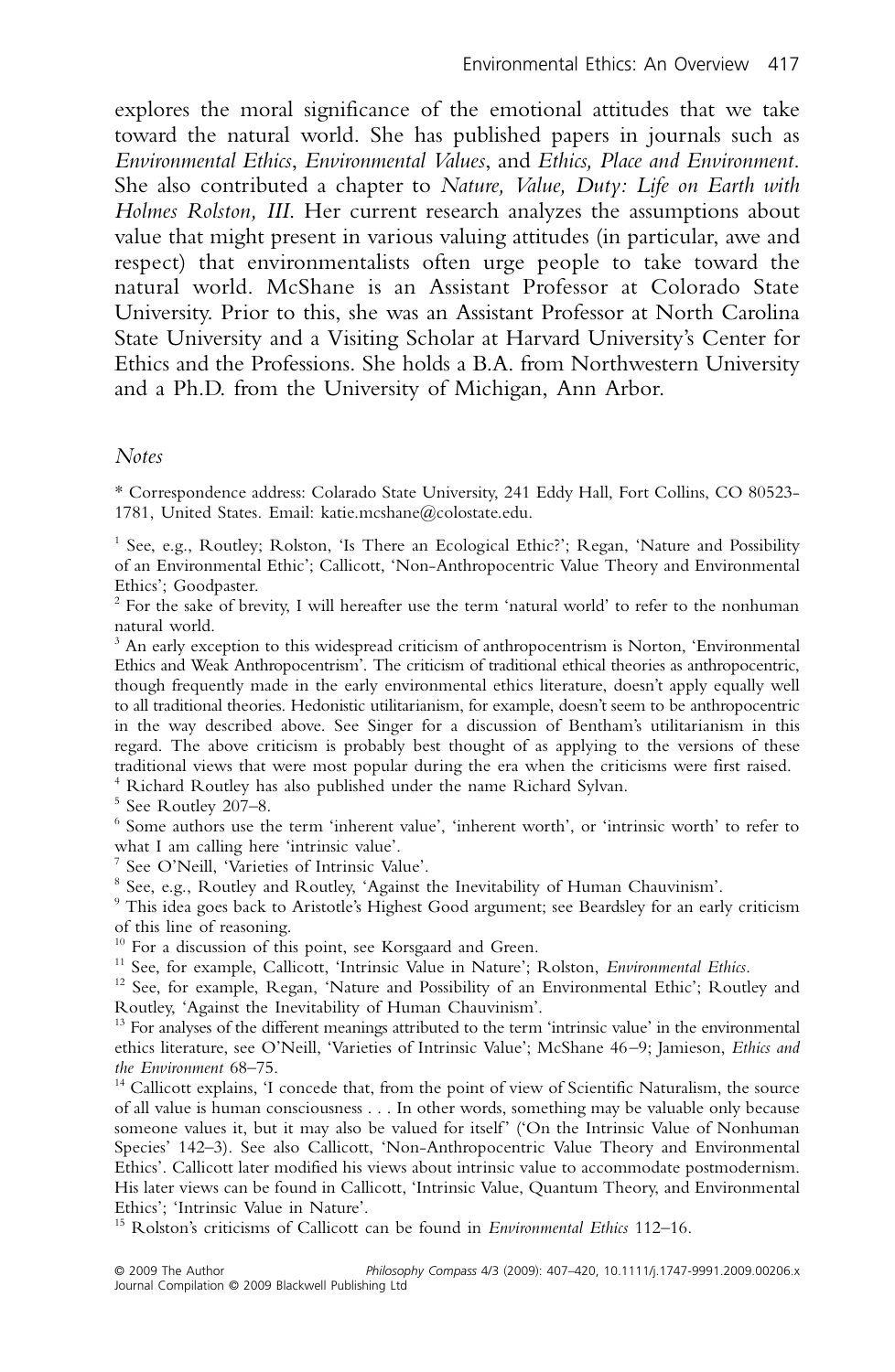16 See Rolston, *Environmental Ethics*; 'Value in Nature and the Nature of Value'.

 $17$  For a general discussion of the problems faced by these types of metaethical positions, see Miller.

18 See, for example, Elliot; Attfield, *Value, Obligation, and Meta-Ethics*; Jamieson, *Morality's Progress*; Carter.

<sup>19</sup> See, for example, Singer, Agar, and Varner.

<sup>20</sup> See, for example, Callicott, 'Conceptual Foundations of the Land Ethic'; Katz, 'Organicism, Community, and the "Substitution Problem" '.

21 See Callicott, 'Animal Liberation'; Johnson; Katz, *Nature as Subject*.

<sup>22</sup> While this criticism might apply to a pure holism such as that described above, most holists actually advocate a mixed view, claiming that wholes have moral value in addition to individuals, not instead of individuals.

23 The charge of eco-fascism is from Regan, *Case for Animal Rights* 361–2. See also Varner, especially ch. 1.

<sup>24</sup> The classic article exposing these tensions is Callicott, 'Animal Liberation'.

<sup>25</sup> For examples of this assumption, see Sober and Hargrove.

<sup>26</sup> See Stone for an example of an argument for pluralism.

<sup>27</sup> This is roughly equivalent to what Wenz calls 'minimal pluralism'.

<sup>28</sup> I think that this is roughly what Light and Katz have in mind in describing what they call 'theoretical pluralism'.

 $29$  What I am referring to as 'theoretical pluralism' is what Wenz calls 'extreme pluralism' and what Light and Katz call 'metatheoretical pluralism'. See also Carter for a discussion of different kinds of pluralism.

30 See Norton, *Toward Unity among Environmentalists*.

<sup>31</sup> For a description of Norton's later understandings of this concept, see Norton, 'Pragmatism, Adaptive Management, and Sustainability'; Norton, *Sustainability*.

 $32$  As Norton describes it, the convergence hypothesis asserts that, 'policies serving the interests of the human species as a whole, and in the long run, will serve also the "interests" of nature, and vice versa'. Norton, *Toward Unity among Environmentalists* 243. I take this to imply that all such policies, not just some of them, will converge, although this convergence might occur over the long term rather than in the short term.

<sup>33</sup> See, for example, Routley and Routley, 'Nuclear Energy and Obligations to the Future'.

<sup>34</sup> For classic articles on this topic, see Partridge and Parfit.

<sup>35</sup> See, for example, Guha and the articles collected in Bullard.

<sup>36</sup> The first statement of the principles of deep ecology is generally taken to be Naess. For a later elaboration, see Naess and Sessions. See also Devall and Sessions.

<sup>37</sup> For the most frequently cited description of ecofeminism, see Warren.

38 See Bennett and Chaloupka; Cronon, *Uncommon Ground*; Evernden. For a more recent discussion of these issues, see O'Neill, Holland, and Light, 125–49.

39 See, for example, Oelschlaeger; Nash; Cronon, 'Introduction'.

40 See, for example, Rolston, 'Nature for Real'.

41 See, for example, Sandler and Cafaro; Sandler.

<sup>42</sup> This typically involves, but need not be limited to, claiming that environmental protection promotes human flourishing.

43 See Carter; O'Neill, *Ecology, Policy and Politics*; O'Neill et al.

44 See, for example, Aldred; Attfield, 'Existence Value and Intrinsic Value'.

45 See, for example, Brady; Budd; Berleant; Carlson.

46 See Carlson 28–38.

## *Works Cited*

Agar, Nicholas. *Life's Intrinsic Value: Science, Ethics and Nature*. New York, NY: Columbia UP, 2001. Aldred, Jonathan. 'Existence Value, Welfare and Altruism'. *Environmental Values* 3 (1994): 381–401. Attfield, Robin. 'Existence Value and Intrinsic Value'. *Ecological Economics* 24 (1998): 163–8. ——. *Value, Obligation, and Meta-Ethics*. Atlanta, GA: Rodopi B. V., 1995.

Beardsley, Monroe C. 'Intrinsic Value'. *Philosophy and Phenomenological Research* 26 (1965): 1–17.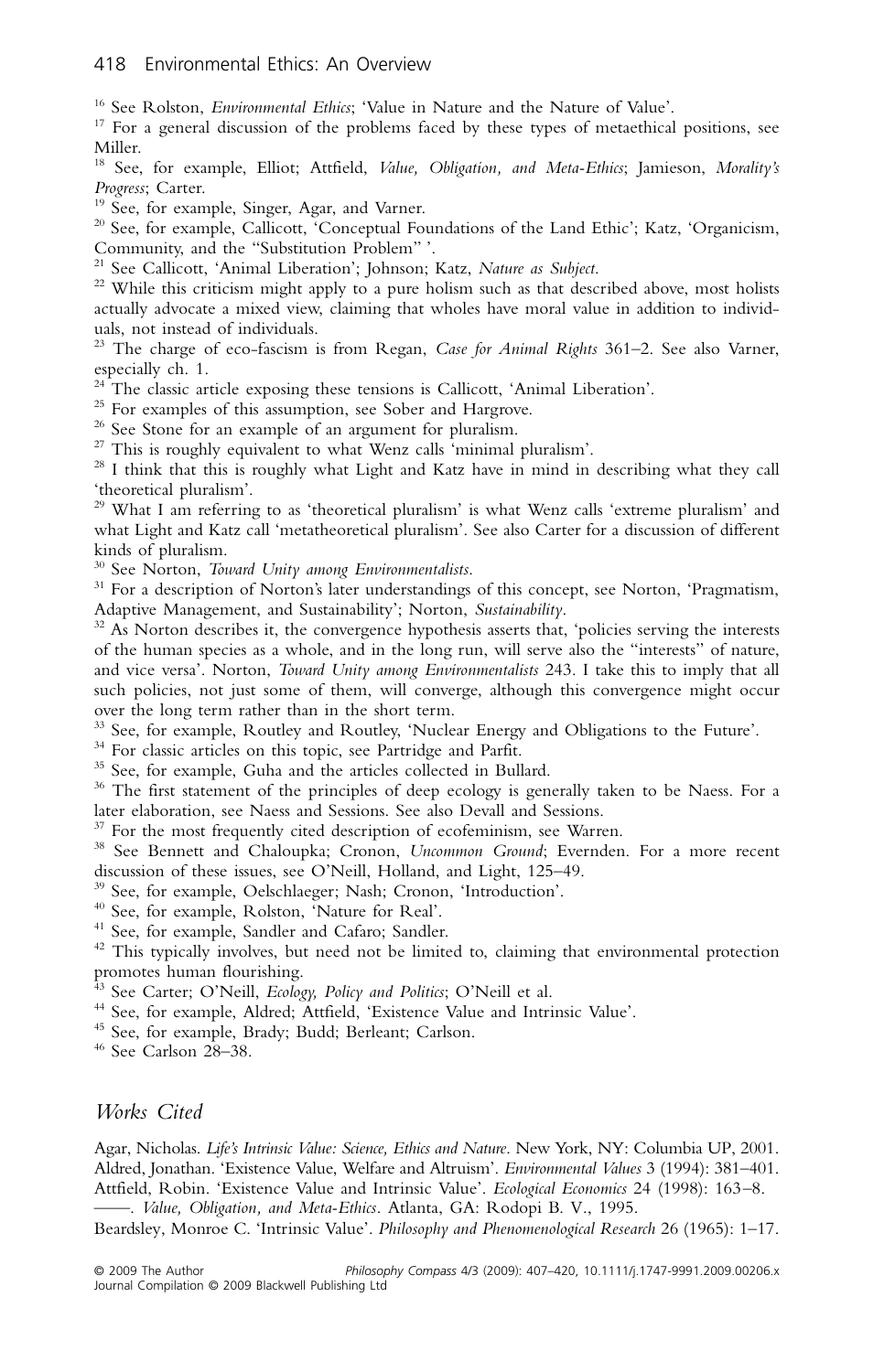- Bennett, Jane and William Chaloupka, eds. *In the Nature of Things: Language, Politics and the Environment*. Minneapolis, MN: U of Minnesota P, 1993.
- Berleant, Arnold, ed. *Environment and the Arts: Perspectives on Environmental Aesthetics*. Aldershot: Ashgate, 2002.
- Brady, Emily. *Aesthetics of the Natural Environment*. Tuscaloosa, AL: U of Alabama P, 2003.

Budd, Malcolm. *The Aesthetic Appreciation of Nature*. Oxford: Clarendon Press, 2002.

- Bullard, Robert D., ed. *Unequal Protection: Environmental Justice and Communities of Color*. San Francisco, CA: Sierra Club Books, 1994.
- Callicott, J. Baird. 'Animal Liberation: A Triangular Affair'. *Environmental Ethics* 2 (1980): 311– 28.
	- ——. 'The Conceptual Foundations of the Land Ethic'. *In Defense of the Land Ethic*. Ed. J. Baird Callicott. Albany, NY: State U of New York P, 1989.
- ——. 'Intrinsic Value in Nature: A Metaethical Analysis'. *Beyond the Land Ethic: More Essays in Environmental Philosophy*. Albany, NY: SUNY Press, 1999. 239–61.
- ——. 'Intrinsic Value, Quantum Theory, and Environmental Ethics'. *Environmental Ethics* 7 (1985): 257–75.
- ——. 'Non-Anthropocentric Value Theory and Environmental Ethics'. *American Philosophical Quarterly* 21 (1984): 299–309.

——. 'On the Intrinsic Value of Nonhuman Species'. *The Preservation of Species: The Value of Biological Diversity*. Ed. Bryan G. Norton. Princeton, NJ: Princeton UP, 1986. 138–72.

- Carlson, Allen. *Aesthetics and the Environment: The Appreciation of Nature, Art and Architecture*. London: Routledge, 2000.
- Carter, Alan. 'Inegalitarian Biocentric Consequentialism, the Minimax Implication and Multidimensional Value Theory: A Brief Proposal for a New Direction in Environmental Ethics'. *Utilitas* 17 (2005): 62–84.
- Cronon, William. 'Introduction: In Search of Nature'. *Uncommon Ground: Rethinking the Human Place in Nature*. Ed. William Cronon. New York, NY: W. W. Norton & Co., 1996. 23–56.
- ——, ed. *Uncommon Ground: Rethinking the Human Place in Nature*. New York, NY: W. W. Norton & Company, 1996.
- Devall, Bill and George Sessions. *Deep Ecology: Living as if Nature Mattered*. Salt Lake City, UT: Gibbs Smith, 1985.
- Elliot, Robert. *Faking Nature: The Ethics of Environmental Restoration*. London: Routledge, 1997.

Evernden, Neil. *The Social Creation of Nature*. Baltimore, MD: The Johns Hopkins UP, 1992.

- Goodpaster, Kenneth E. 'On Being Morally Considerable'. *Journal of Philosophy* 75 (1978): 308– 25.
- Green, Karen. 'Two Distinctions in Environmental Goodness'. *Environmental Values* 5 (1996): 31–46.
- Guha, Ramachandra. 'Radical American Environmentalism and Wilderness Preservation: A Third World Critique'. *Environmental Ethics* 11 (1989): 71–83.

Hargrove, Eugene C., ed. *The Animal Rights/Environmental Ethics Debate: The Environmental Perspective*. Albany, NY: State U of New York P, 1992.

Jamieson, Dale. *Ethics and the Environment: An Introduction*. Cambridge: Cambridge UP, 2008. ——. *Morality's Progress*. Oxford: Clarendon Press, 2002.

Johnson, Lawrence E. *A Morally Deep World*. Cambridge: Cambridge UP, 1991.

Katz, Eric. *Nature as Subject: Human Obligation and Natural Community*. Lanham, MD: Rowman & Littlefield, 1997.

——. 'Organicism, Community, and the "Substitution Problem" '. *Environmental Ethics* 7 (1985): 241–56.

Korsgaard, Christine M. 'Two Distinctions in Goodness'. *Philosophical Review* 32 (1983): 169– 95.

- Light, Andrew and Eric Katz. 'Introduction: Environmental Pragmatism and Environmental Ethics as Contested Terrain'. *Environmental Pragmatism*. Eds. Andrew Light and Eric Katz. New York, NY: Routledge, 1996. 1–18.
- McShane, Katie. 'Why Environmental Ethics Shouldn't Give Up on Intrinsic Value'. *Environmental Ethics* 29 (2007): 43–61.
- Miller, Alexander. *An Introduction to Contemporary Metaethics*. Cambridge: Polity Press, 2003.